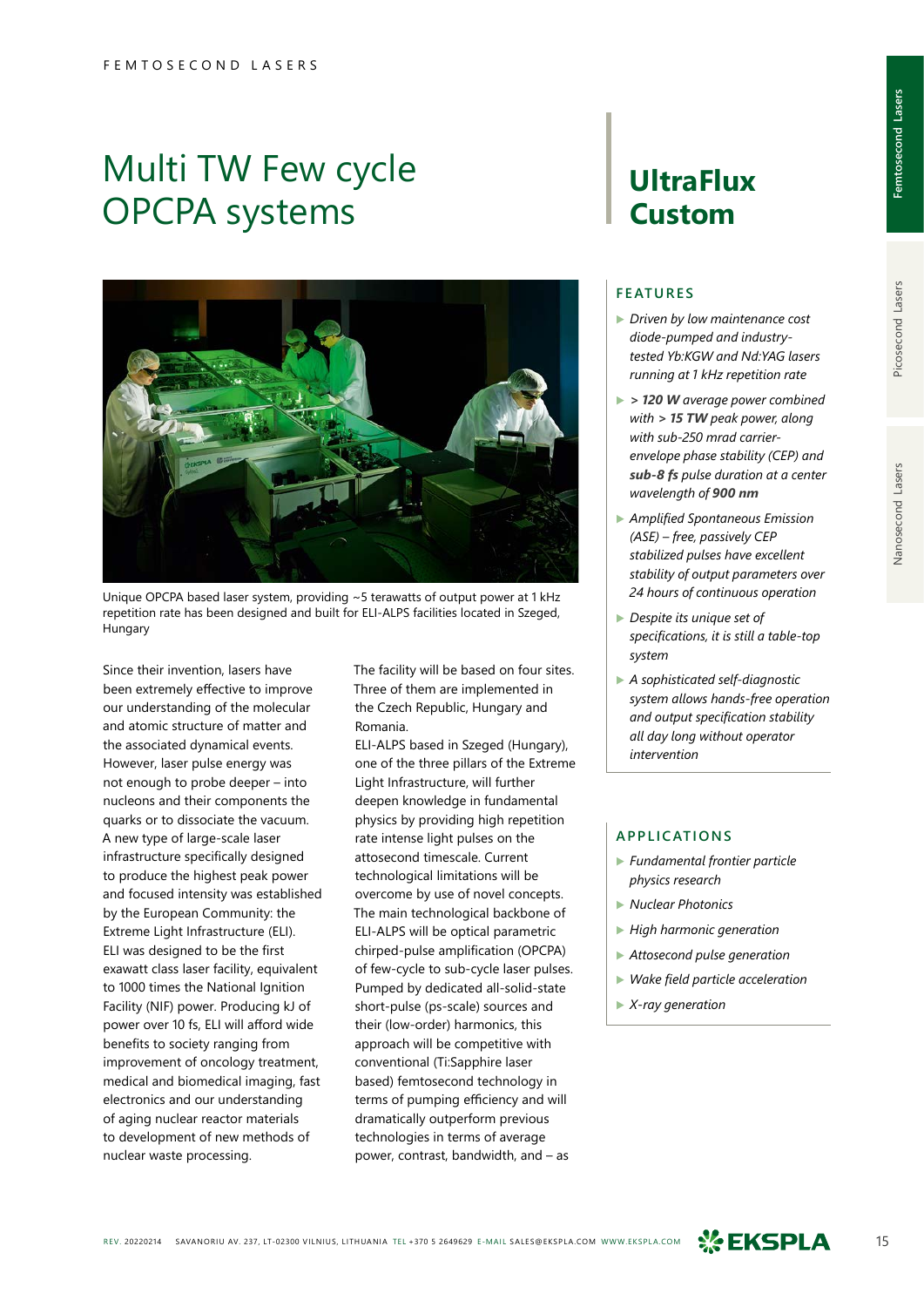a consequence – degree of control of the generated radiation. The ELI-ALPS laser architecture will consist of three main laser beamlines, operating at different regimes of repetition rates and peak powers: High Repetition Rate (HR): 100 kHz, > 5 mJ, ≤ 6 fs, Single Cycle (SYLOS): 1 kHz, > 120 mJ, ≤ 8 fs, High Field (HF): 10 Hz, 34 J, ≤ 17 fs.

The Single Cycle Laser SYLOS2A (the first stage of the SYLOS project), which employs OPCPA technology developed at Vilnius University, has been designed and manufactured by a consortium of two Lithuanian companies – Ekspla and Light Conversion.

The consortium won SYLOS1 procurement SYLOS2A upgrade tenders. The system was installed in 15 May 2019 and produces Carrier Envelope Phase (CEP) stabilized, 6.6 fs laser pulses with a peak power of > 4.5 TW and an average power of 35 W at 1 kHz repetition rate. To the best of our knowledge, this is currently the highest average power produced by a multi-TW few-cycle OPCPA system.

Despite of its uniqueness and extremely high power, the current state of SYLOS laser system already sets a new standard of reliability in ultrafast laser technology.

On 25 of November 2020, ELI‑ALPS (Extreme Light Infrastructure Attosecond Light Pulse Source ) facility and consortium between EKSPLA and Light Conversion, signed a contract for building a new laser system, called SYLOS3 for ELI-ALPS. A new system will deliver unique parameters, never before achieved in a commercially available system: 15 TW peak power at 1 KHz repetition rate and 8 femtoseconds pulse duration. Compared to SYLOS2A system (4.5 TW, 6.36 fs, 1 kHz) , already installed at ELI-ALPS, new system will provide more than 3 times higher peak and average power. 'The ELI-ALPS SYLOS3 laser system is planned to generate coherent X-ray radiation through gas and surface higher order harmonic generation, as well as electron acceleration in order to serve various experiments.'

# **UltraFlux Custom**

– mentioned Adam Börzsönyi, Head of Laser Sources Division at ELI-ALPS. – 'One of the many applications is the generation of attosecond pulses for attosecond metrology. The beamlines operated with the SYLOS laser are designed for user operation and demands high stability of operation with high up-time. These tasks will be of top priority when designing and developing the SYLOS3 system.' Due to the exceptionally large XUV/Xray energy this system opens up the route to nonlinear XUV and X-ray science as well as 4D imaging and industrial, biological and medical applications.

The main object of ELI-ALPS (Extreme Light Infrastructure Attosecond Light Pulse Source) project is creating a unique European research center, providing the international research community with laser pulses and secondary sources. The Szeged facility will stand out from the institutes producing the highest intensity laser pulses at 1 kHz pulse repetition rate in the world.

|  |  |  |  |  |  |  |  |  | SPECIFICATIONS |  |
|--|--|--|--|--|--|--|--|--|----------------|--|
|--|--|--|--|--|--|--|--|--|----------------|--|

| <b>Model</b>                             | UltraFlux FF401k-F8-CEP        | UltraFlux FF1201k-F8-CEP       |
|------------------------------------------|--------------------------------|--------------------------------|
| <b>MAIN SPECIFICATIONS</b> <sup>1)</sup> |                                |                                |
| Output energy                            | 40 mJ                          | 120 mJ                         |
| Peak pulse power                         | > 5 TW                         | $>15$ TW                       |
| Pulse repetition rate                    | 1 kHz                          | 1 kHz                          |
| Wavelength <sup>2)</sup>                 | 900 nm                         | 900 nm                         |
| Pulse duration                           | $\leq 8$ fs ( $\leq 3$ cycles) | $\leq 8$ fs ( $\leq 3$ cycles) |
| Pulse energy stability 3)                | $\leq 1\%$                     | $\leq 1\%$                     |
| Long-term power drift <sup>4)</sup>      | ± 1.5%                         | ± 1.5%                         |
| CEP stability                            | $\leq$ 250 mrad                | $\leq$ 250 mrad                |
| Beam spatial profile                     | Super-Gaussian <sup>5)</sup>   | Super-Gaussian <sup>5)</sup>   |
| Beam diameter                            | $\sim$ 50 mm                   | $\sim$ 100 mm                  |
| Beam pointing stability <sup>6)</sup>    | $\leq$ 20 µrad                 | $\leq$ 20 µrad                 |
| Strehl ratio <sup>7</sup>                | > 0.7                          | > 0.7                          |
| Temporal contrast <sup>8)</sup>          |                                |                                |
| APFC (within $\pm$ 50 ps)                | $10^6:1$                       | $10^6:1$                       |
| Pre-pulse ( $\leq$ 50 ps)                | $10^{11}$ : 1                  | $10^{11}$ : 1                  |
| Post-Pulse (>50 ps)                      | $10^8:1$                       | $10^8:1$                       |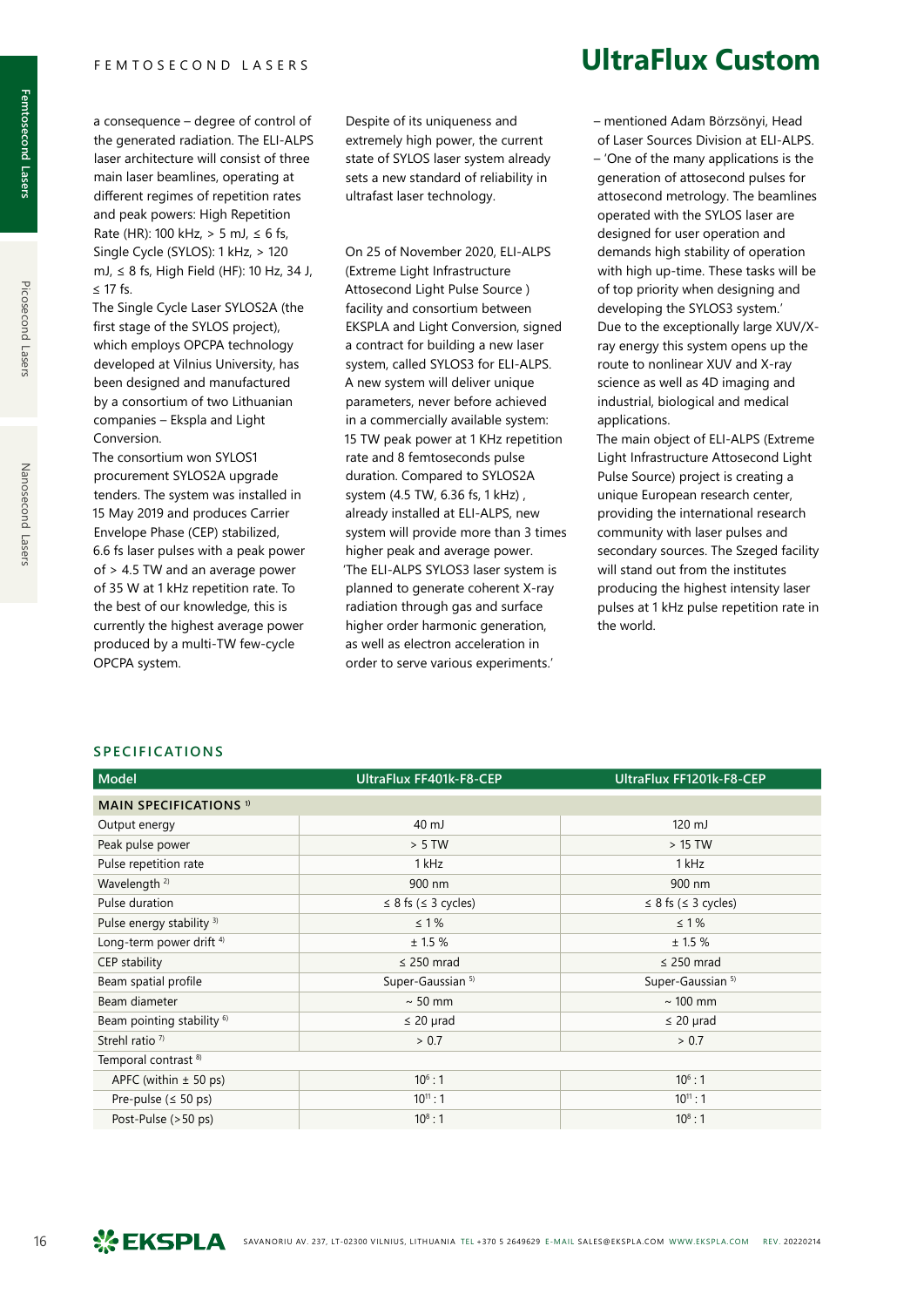# **UltraFlux Custom**

| Model                                      | UltraFlux FF401k-F8-CEP                            | UltraFlux FF1201k-F8-CEP                           |
|--------------------------------------------|----------------------------------------------------|----------------------------------------------------|
| PHYSICAL CHARACTERISTICS <sup>9)</sup>     |                                                    |                                                    |
| Laser head size $(W \times L \times H$ mm) | $9000 \times 5000 \times 1200$                     | $9000 \times 9000 \times 1200$                     |
| Umbilical length                           | up to $10 \text{ m}$                               | up to $5m$                                         |
| <b>OPERATING REQUIREMENTS 10)</b>          |                                                    |                                                    |
| Electrical power                           | 208, 380 or 400 V AC,<br>three-phase, 50/60 Hz 11) | 208, 380 or 400 V AC,<br>three-phase, 50/60 Hz 11) |
| Power consumption <sup>12)</sup>           | $\leq$ 40 kVA                                      | $\leq 60$ kVA                                      |
| Water supply                               | $\leq$ 30 l/min, 2 Bar, max 15 °C                  | $\leq$ 40 l/min, 2 Bar, max 15 °C                  |
| Operating ambient temperature              | $22 \pm 2$ °C                                      | $22 \pm 2$ °C                                      |
| Storage ambient temperature                | $15 - 35 °C$                                       | $15 - 35 °C$                                       |
| Relative humidity (non-condensing)         | $\leq 80\%$                                        | $\leq 80\%$                                        |
| Cleanness of the room                      | <b>ISO Class 7</b>                                 | <b>ISO Class 7</b>                                 |

- <sup>1)</sup> Due to continuous improvement, all specifications are subject to change without notice. The parameters marked 'typical' are indications of typical performance and will vary with each unit we manufacture. Presented parameters can be customized to meet customer's requirements.
- 2) Central wavelength is calculated as the powerweighted mean frequency from measured spectrum in frequency domain.
- 3) Under stable environmental conditions, normalized to average pulse energy (RMS, averaged from 30 s).
- 4) Measured over 8 hours period after 30 min warm-up when ambient temperature variation is less than ±2 °C.
- 5) Super-Gaussian spatial mode of 6-11th order in near field.
- 6) Beam pointing stability is evaluated as movement of the beam centroid in the focal plane of a focusing element (RMS, averaged from 30 s).
- Strehl ratio of  $> 0.7$  is achieved with deformable mirror option.
- 8) Pulse contrast is only limited by amplified parametric fluorescence (APFC) in the temporal range of ~90 ps which covers OPCPA pump<br>pulse duration and is better than 10<sup>6</sup>:1. APFC<br>contrast depends on OPCPA saturation level. Our OPCPA systems are ASE-free and pulse contrast value in nanosecond range is limited only by measurement device capabilities (thirdorder autocorrelator). There are no pre-pulses generated in the system and post-pulses are eliminated by using wedged transmission optics.
- System sizes are preliminary and depend on customer lab layout and additional options purchased.
- 10) The laser and auxiliary units must be settled in such a place void of dust and aerosols. It is advisable to operate the laser in air conditioned room, provided that the laser is placed at a distance from air conditioning outlets. The laser should be positioned on a solid worktable. Access from one side should be ensured.
- 11) Voltage fluctuations allowed are +10 % / -15 % from nominal value.
- 12) Required current rating can be calculated by dividing power rating by mains voltage. Power rating is given in apparent power (kVA) for systems with flash lamp power supplies and in real power (kW) for systems without flash lamp power supplies where reactive power is neglectable.

### VISIBLE AND/OR INVISIBLE LASER RADIATION AVOID EYE OR SKIN EXPOSURE TO DIRECT REFLECTED OR SCATTERED RADIATION 900 nm Max. 120 mJ, pulse 8 fs **CLASS IV LASER PRODUCT DANGER**

## **OPTIONS**

| <b>Option</b> | <b>Description</b>                                                                          | Comment                                                               |
|---------------|---------------------------------------------------------------------------------------------|-----------------------------------------------------------------------|
| $-F8$         | Short Pulse option reduces output pulse duration<br>to $\leq 8$ fs                          | Wavelength tunability not available with 'F8' option                  |
| $-CEP$        | CEP stabilization to $\leq$ 250 mrad                                                        | Passive and active CEP stabilization                                  |
| $-DM$         | 'Deformable Mirror' option for Strehl ration<br>improvement to $> 0.7$                      |                                                                       |
| -ps out       | Additional narrow spectra ps output that is optically<br>synchronized to main system output | Can be simultaneous and non-simultaneous to the main system<br>output |



**Femtosecond Lasers**

Femtosecond Lasers